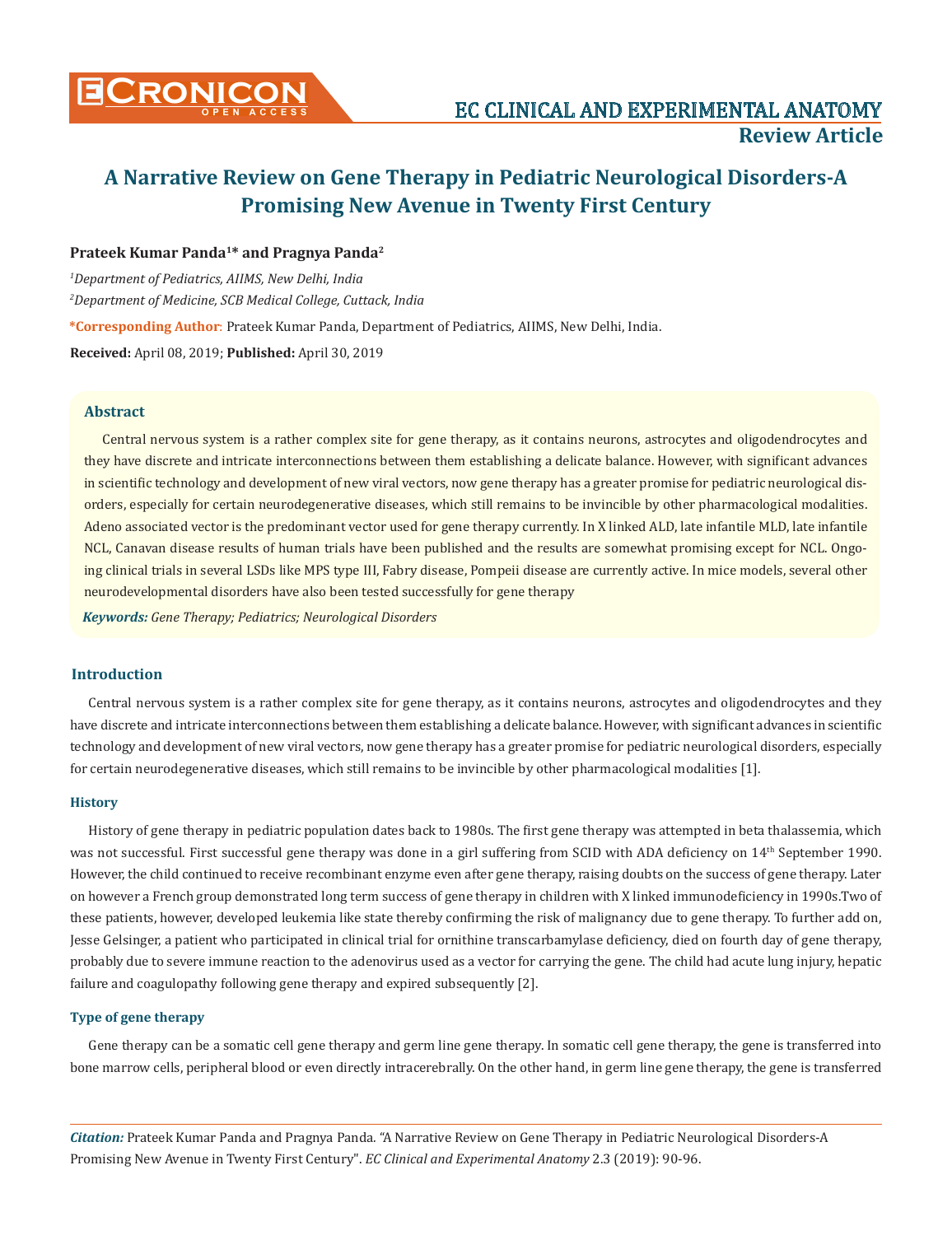91

into sperms or ovum and thereby making them heritable to next generation. Due to safety and ethical concerns, all the current researches are limited to somatic cell gene therapy. Gene therapy is divided into *in vivo* and *ex vivo* types depending on whether genetic correction occurs inside or outside the body [3].

### *In vivo* **gene therapy**

In this the vector first enters into the target cell, then the therapeutic gene enters into the target cell's nucleus and then the functional protein is expressed thereby returning the cell to normal state. The therapeutic gene carried by the vector can remain free in the nucleus as extrachromosomal material or it can be integrated into the genome [4].

# *Ex vivo* **gene therapy**

The viral vector is altered so that it cannot reproduce; the targeted genetic material is inserted into its genome. Then the viral vector is mixed with the cells collected from the patient and reinfused after transduction. Then these cells divide *in vivo* and produce the functional enzyme/protein.

### **Mechanism of action of gene therapy**

Gene therapy is basically to correct defective genes responsible for genetic disorder by one of the following approaches [5]:

- 1. A normal gene could be inserted into a nonspecific location within the genome to replace the nonfunctional gene (most common).
- 2. An abnormal gene could be swapped for a normal gene homologous recombination.
- 3. An abnormal gene could be repaired through selective reverse mutation.
- 4. Regulation (degree to which a gene is turned on or off) of a particular gene could be altered.

# **Viral vectors**

# **Characteristics of ideal viral vector for gene therapy [5]:**

- 1. Highly specific for the targeted cell
- 2. Capable of efficiently delivering into target cell
- 3. Can be produced as purified in large quantities at high concentration
- 4. Minimal allergic reaction or inflammation
- 5. Safe for the patient and the environment
- 6. Long term expression, preferably for life long.

### **Retroviruses**

By using reverse transcriptase, it produces double stranded viral genome which integrates into human genome by *integrase*. Integrase inserts the gene anywhere because it has no specific site and may cause insertional mutagenesis. Zinc finger nuclease can be used for targeting the insertion to specific site. Vectors derived from HIV and other lentiviruses are being evaluated for safety concerns. Packaging capacity is around 8 kb [6].

### **Adenoviruses**

They have double stranded DNA genome and can cause respiratory, intestinal, and eye infections in humans. The inserted DNA is not incorporate into genome and is left free in the nucleus. It can infect slowly dividing cells. It can also spread into the surrounding cells. Immunogenic response is more severe with adenovirus as compared to AAV. Packaging capacity is around 7.5 kb [7].

#### **Adeno associated virus**

It is from parvovirus family with small, single stranded DNA that inserts genetic material at a specific point on chromosome 19 with near 100% certainty. It causes no known human disease and doesn't trigger patient immune response. The gene is always "on" so the protein is constitutionally expressed, possibly even in instances when it isn't needed. Packaging capacity is around 4.5 kb (small) [7].

### **Herpes simplex virus**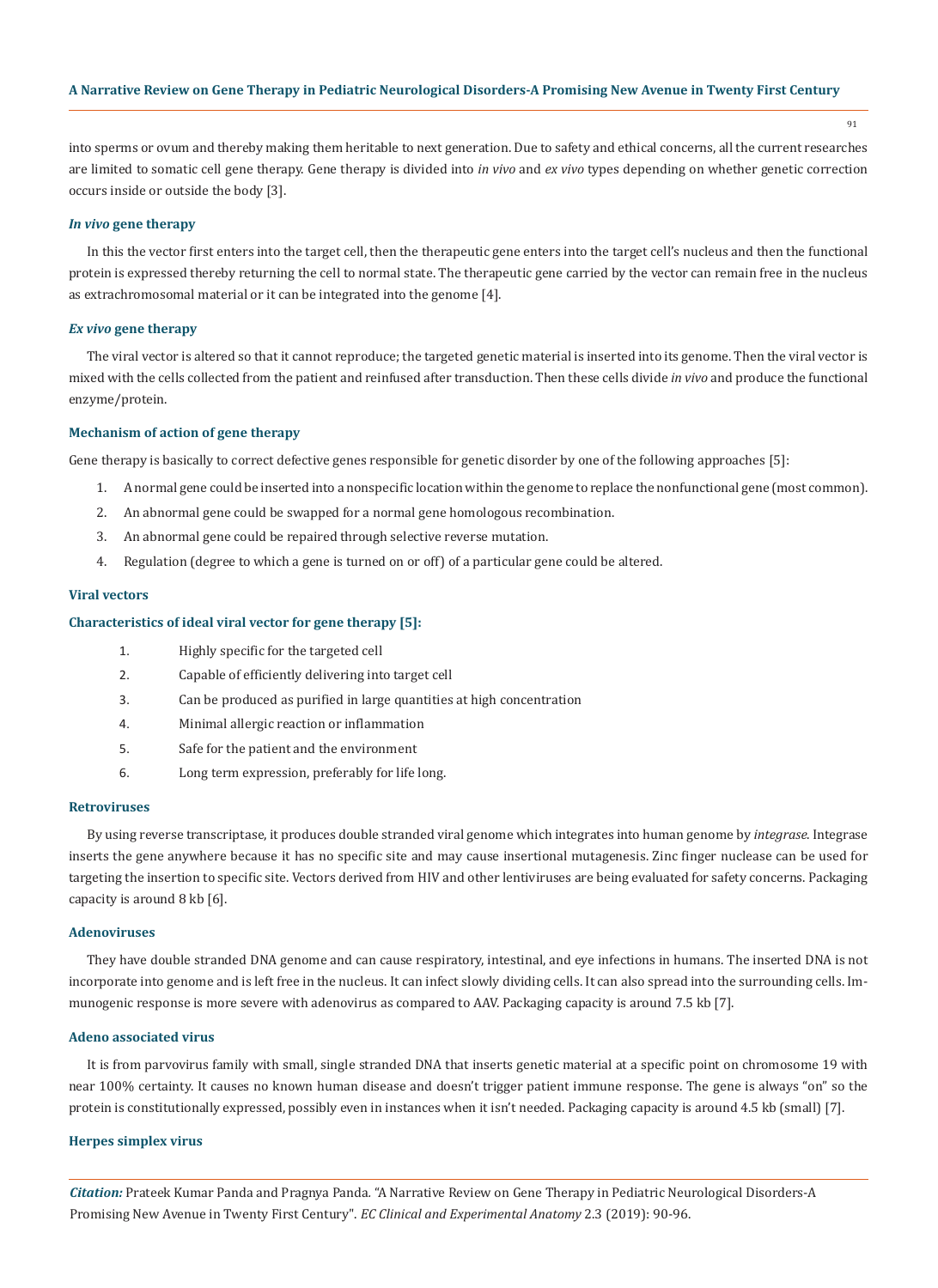92

It is a double stranded DNA virus that infects the neurons. It has a large genome compared to other viruses, which enables scientists to insert more than one therapeutic gene into a single virus, paving the way for treatment of disorders caused by more than one gene defect. HSV makes an ideal vector as it can infect a wide range of tissues including muscle, liver, pancreas, and nerve and lung cells. The wild type of HSV-1 virus is able to infect neurons which are not rejected by immune system. Antibodies to HSV-1 are common in humans; however, complications due to herpes infections are somewhat rare. Recent advances in AAV has produced recombinant DNAs, which gets inserted at the end of chromosomes producing episomes and thereby reducing probability of mutation along with long standing gene expression [7].

# **Physical method of gene delivery into target cell**

- 1. Gene guns (shoots DNA coated gold particles into cells by using high pressure) [8],
- 2. Electroporation (creation of electric field induced pores in plasma membrane),
- 3. Sonoporation (ultrasonic frequencies to disrupt cell membrane),
- 4. Magnetofection (use of magnetic particle complexed with DNA).
- 5. Hydrodynamic therapy.

### **Chemical method of gene delivery into target cell**

- 1. Receptor mediated gene transfer: DNA conjugated with specific protein either- viral structural protein or with liposome or both [9].
- 2. Oligonucleotides (to inactivate defective genes by using antisense specific to target gene).
- 3. Lipoplexes (made up of anionic and neutral lipids).
- 4. polyplexes (complex of polymers with DNA).
- 5. Hybrid techniques: Vibrosomes that combine liposomes with an inactivated HIV or influenza virus [9].

### **Recent advances in gene therapy**

RNA interference or gene silencing is a recently recognized mechanism, which is being explored now for a large number of diseases. siRNAs are small RNA molecules with homology to specific m RNA molecules and after binding to the m RNA they will suppress the translation of the defective protein and degrade RNA of particular sequence. As a result of which abnormal protein won't be produced and cell will return to normal function. A single ASO can cause significant reduction in level of mutant huntingtin, ataxin 1 and 3 and atrophin-1, thereby being effective in several trinucleotide repeat mutation with polyQ (polyglutamine disorders). Based on these principals several molecules have been developed and many of them are about to complete preclinical stage [10].

## **Detailed methodology**

First of all, intracellular dsRNA is recognized by an RNase III (designated as "Dicer" in Drosophila) and cleaved into siRNAs of 21 - 23 nucleotides. These siRNAs are then integrated in a complex (designated as "RISC", RNA-induced silencing complex). Each siRNA in RISC is specific and targeting to certain sequences of mRNAs, which is homologous to the integral siRNA followed by completely degradation of targeted mRNA. Actually, the target mRNA is cleaved in the center of the sequence complementary to the siRNA. As a result, when AAV carrying the siRNA gains entry into neuronal cell, rapid degradation of the target mRNA and decreased protein expression was observed. However, only a few leukodystrophies follow autosomal dominant inheritance. siRNA associated gene therapy has been done with some success in SCA type 1, 3 and 6 which can also be seen in pediatric population [11].

### **Problems associated with gene therapy in neurological disorders**

- 1. Blood brain barrier: It is difficult for vectors to cross BBB and infect neurons. However, HSC targeted stem cells enter into CNS, converted into microglia cells. They can provide the enzymes to the nearby cells [8].
- 2. Short term expression of the gene [12].
- 3. Immunity development against viral vector making the vector inefficient with repeated use.
- 4. Some of the genes are too large to be packaged into the suitable vector.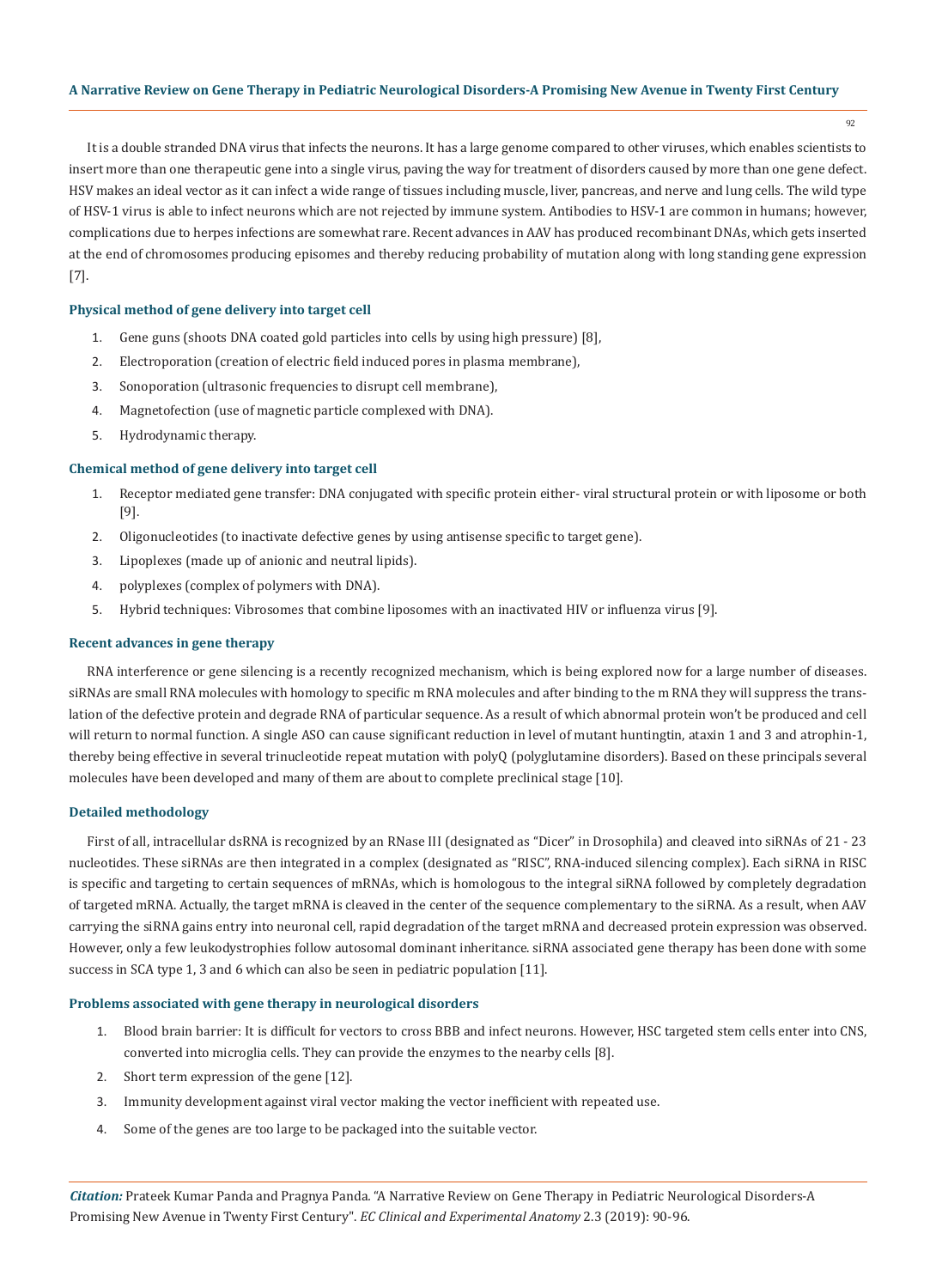- 93
- 5. Some of the vectors are associated with serious leukemia like side effects, hence, retroviral vectors are now not used since 2013.
- 6. Some of the genes if overexpressed then can cause neuronal damage as with MECP2 gene for Rett syndrome [12].
- 7. Intracerebral insertion although has better efficacy, can have serious side effects. Also, the number of sites, dose of vector and the method of insertion are not standardized. Intrathecal or intraventricular administration does not necessarily produce the same effect as intracerebral administration.
- 8. Another problem with gene therapy is that one does not have control over where the gene will be inserted into the genome. The location of a gene in the genome is of importance for the degree of expression of the gene and for the regulation of the gene (the so-called «position effect»), and thus the gene regulatory aspects are always uncertain after gene therapy [12].

# **Human studies on gene therapy in pediatric and adult neurological diseases**

Mice models with gene therapy have been successfully tried in preclinical studies in the following disease. For few diseases human trials have been successfully completed and results have been described in the table below. For some of other diseases, phase I/II clinical trials have been started and the result is yet to be published [13].

### **Leucodystrophies**

Gene therapy has been somewhat successful in following leucodystrophies

- X linked ALD
- Late infantile MLD
- Late infantile and infantile NCL
- Krabbe's disease
- Pelizaeus Merzbacher disease (no significant success in preclinical study).

### **Lysosomal storage disease**

- Gaucher disease
- Sanfilippo disease type A and B
- MPS type I
- Alpha mannosidosis
- Pompei disease
- Fabry disease [14].

#### **Other grey matter DBD**

• Late infantile and infantile NCL.

### **Other neurodevelopmental diseases**

- • Rett syndrome
- Angelman syndrome
- Fragile X syndrome [13].

However, gene therapy for these diseases has more logistic difficulties as compared to leucodystrophies and other monogenic diseases [12].

### **Adult human clinical studies were successful to some extent with gene therapy in following diseases** [15]:

• Alzheimer disease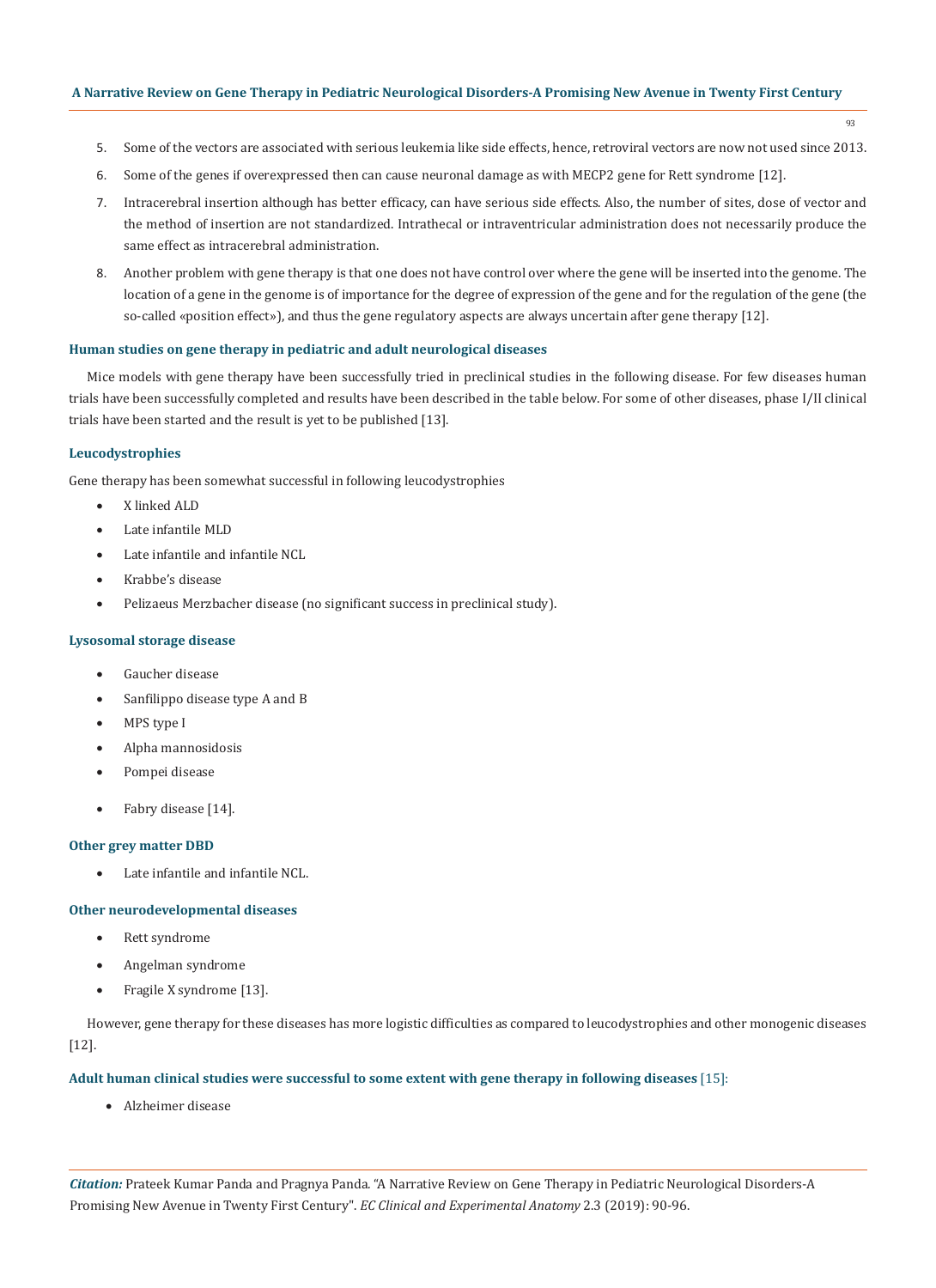- Parkinson disease
- Familial amyotrophic lateral sclerosis
- Chronic pain
- Malignant brain tumor like gliomatosis cerebri.

# **Important non-neurological diseases**

- • Hemoglobinopathies
- • X linked and other primary immunodeficiencies
- Leber congenital Amaurosis
- • Age related macular degeneration
- • Familial hypercholesterolemia [15].

# **Brief description of important ongoing clinical studies on gene therapy in various neurological disorders**

Various successful clinical studies on gene therapy in several neurological disorders in children have been described in table 1. Few other studies worth mentioning have been described below.

| <b>Author</b> , year<br>journal                                  | <b>Study population,</b><br>disease                                                                                          | <b>Intervention</b>                                                                                                                                                                 | <b>Result</b>                                                                                                                                                                   |
|------------------------------------------------------------------|------------------------------------------------------------------------------------------------------------------------------|-------------------------------------------------------------------------------------------------------------------------------------------------------------------------------------|---------------------------------------------------------------------------------------------------------------------------------------------------------------------------------|
| Bainbridge., et<br>al. 2015, NEJM                                | Phase I/II open-label<br>trial, 12 participants,<br>6-23 year, Leber's<br>Congenital amaurosis                               | Safety and efficacy of gene<br>therapy with recombinant<br>AAV 2/2 (rAAV2/2) vector<br>carrying the RPE65 cDNA<br>4 received a lower dose<br>8 received a higher dose               | 6 cases had improvement in vision, peaking at 6 to 12<br>months after treatment and then declining.                                                                             |
|                                                                  |                                                                                                                              |                                                                                                                                                                                     | No improvement in ERG.                                                                                                                                                          |
|                                                                  |                                                                                                                              |                                                                                                                                                                                     | 3 participants had intraocular inflammation, and two had<br>clinically significant deterioration of visual acuity.                                                              |
|                                                                  |                                                                                                                              |                                                                                                                                                                                     | No durable robust effect                                                                                                                                                        |
| Worgfall., et al.<br>may 2008, Jour-<br>nal of Human<br>Genetics | LINCL, 10 children,<br>18 months follow up                                                                                   | AA2 vector expressing the hu-<br>man CLN2 cDNA (AAV2CUh-<br>CLN2) administered to 12<br>locations in the CNS                                                                        | Neurological rating scale showed no significant difference<br>as compared to untreated patients                                                                                 |
|                                                                  |                                                                                                                              |                                                                                                                                                                                     | 4 of 10 patients had mild humoral immune response                                                                                                                               |
|                                                                  |                                                                                                                              |                                                                                                                                                                                     | One patient had status epilepticus and died on day 49 of<br>trial                                                                                                               |
|                                                                  |                                                                                                                              |                                                                                                                                                                                     | No AAV associated serious adverse effect                                                                                                                                        |
|                                                                  |                                                                                                                              |                                                                                                                                                                                     | Measured rates of decline of all MRI parameters in quanti-<br>tative MRI brain were slower                                                                                      |
| Leone., et al.                                                   | Canavan disease, 13                                                                                                          | AAV vector carrying<br>ASPA gene (AAV2-ASPA).<br>Intraparenchymal delivery at<br>six brain infusion sites.                                                                          | No long-term adverse events related to the AAV2 vector.                                                                                                                         |
| Science Transla-<br>tional medicine.                             | children                                                                                                                     |                                                                                                                                                                                     | Statistically significant changes in predefined surrogate<br>markers of disease progression and clinical assessment<br>subscores.                                               |
| 2012                                                             |                                                                                                                              |                                                                                                                                                                                     | Decrease in elevated NAA in the brain and slowed pro-<br>gression of brain atrophy, with improvement in seizure<br>frequency and with stabilization of overall clinical status. |
| Biffi., et al. Sci-<br>ence, 2013                                | 3 presymptomatic<br>children with genetic,<br>biochemical, and<br>neurophysiologi-<br>cal evidence of late<br>infantile MLD. | Lentiviral vector to transfer<br>a functional ARSA gene into<br>autologous hematopoietic<br>stem cells (HSCs).                                                                      | High enzyme expression throughout hematopoietic lin-<br>eages and in cerebrospinal fluid.                                                                                       |
|                                                                  |                                                                                                                              |                                                                                                                                                                                     | Evidence of aberrant clonal behavior.                                                                                                                                           |
|                                                                  |                                                                                                                              |                                                                                                                                                                                     | The disease did not manifest or progress in the three<br>patients 7 to 21 months beyond the predicted age of<br>symptom onset.                                                  |
| Cartier., et al.<br>Science, 2009                                | 2 ALD children with-<br>out donor for HSCT                                                                                   | Hematopoietic stem cell tar-<br>geted gene therapy                                                                                                                                  | At 30 months follow up hematological stem cell transduc-<br>tion was confirmed                                                                                                  |
|                                                                  |                                                                                                                              | Ex vivo genetically corrected<br>autologous CD34+ cells with<br>a lentiviral vector encoding<br>wild-type ABCD1, re-infused<br>into circulation after myeloab-<br>lative treatment. | Clinical follow up at 16 months, progression of cerebral<br>demyelination was halted similar to allogenic HSCT prov-<br>ing clinical efficacy                                   |

*Table 1: Clinical studies describing successful gene therapy in various neurological disorders of childhood.*

*Citation:* Prateek Kumar Panda and Pragnya Panda*.* "A Narrative Review on Gene Therapy in Pediatric Neurological Disorders-A Promising New Avenue in Twenty First Century". *EC Clinical and Experimental Anatomy* 2.3 (2019): 90-96.

94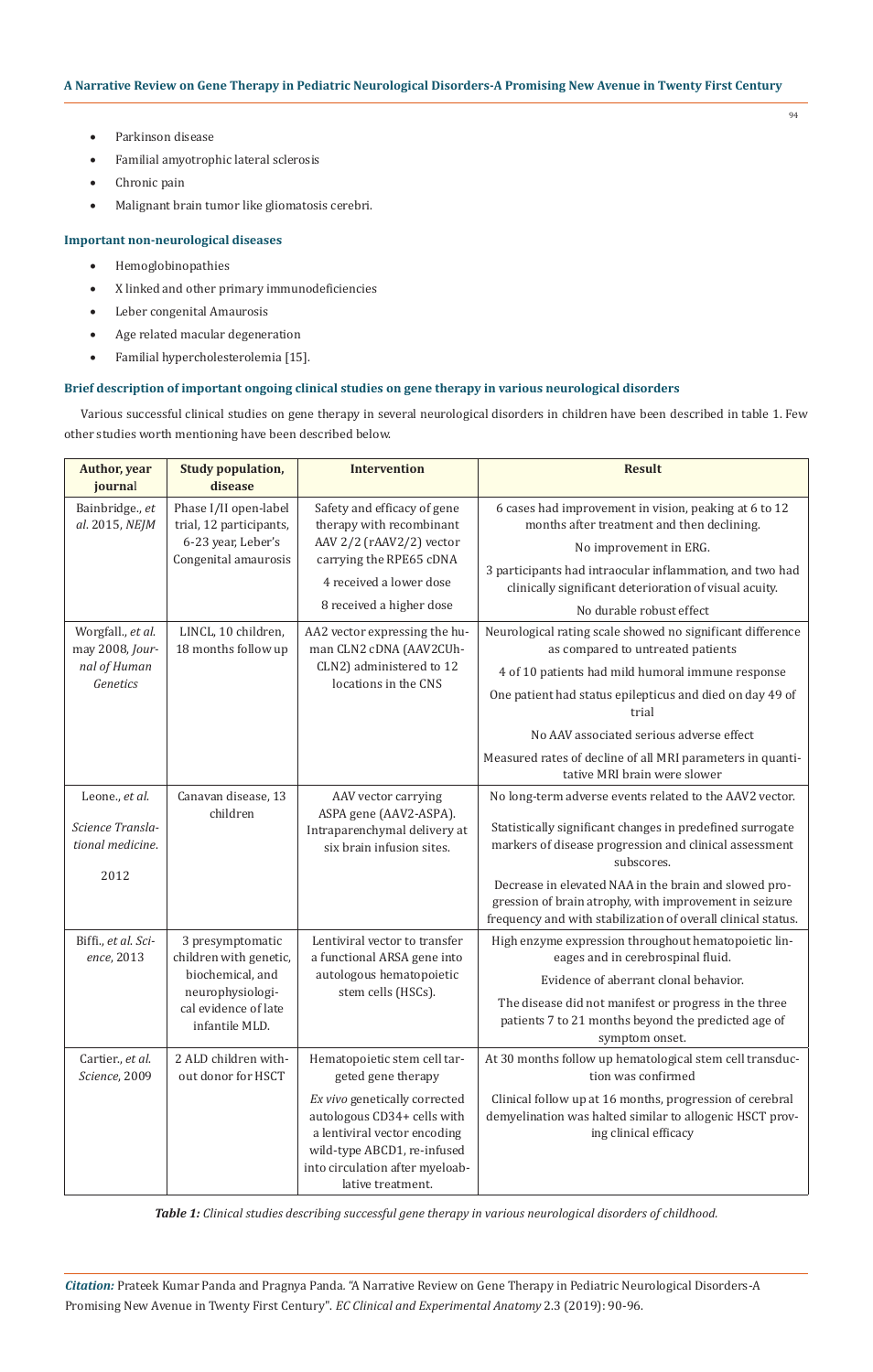95

#### **Neuronal ceroid lipofuscinosis**

Sands., *et al.* first successfully tried in mice model of infantile NCL. Intracranial injections of AAV2 expressing human recombinant PPT1. PPT1 activity increased to 15% of normal levels. Reduction in auto-fluorescent storage was demonstrated in result. In another study, intravitreal injection of AAV2-PPT1 into INCL mice - expression of PPT1 activity and restoration of retinal function was found after gene therapy [16]. PPT1 activity was also detected in the brain of intravitreally injected INCL due to anterograde axonal transport. AAV2/9 can cross the neonatal and adult blood- brain barrier and transduce CNS cells, hence it is preferred. AAVrh.10-CLN2 has been approved for use in a Phase I clinical trial, which has recently begun recruiting patients. Also, plan is being done for prenatal transfer of the INCL gene in antenatally detected cases [16].

### **Pompeii disease**

Phase I/II trial for Pompe disease- GAA gene transfer into muscle to establish the safety and appropriate dose [11].

### **Amyotrophic lateral sclerosis**

Phase I clinical trial for familial ALS patients with SOD1 mutation utilizing ASO. phase I/II trial with AAV associated with SGSH and SUMF1 cDNA for Sanfilippo type A disease. Direct injection of gene material SF301 into both sides of brain in a single neurosurgical session has been planned in this study. Primary objective of this study is to measure safety and tolerability. Secondary objective is to measure the efficacy (Desired sample size  $n = 4$ ) [14].

### **Alzheimer disease**

A phase II clinical trial is recruiting patients with early Alzheimer disease for treatment with CERE 110(AAV containing cDNA of NGF gene). Three different approaches have been described for Parkinson's disease:

- 1. Insertion of AAV2-GAD into subthalamus-efficacy already proven in placebo controlled trial.
- 2. Neuroprotection-phase IIb study is ongoing with CERE 120(AAV with neurotrophic factor) [15].
- 3. Insertion of AAV with AADC gene into the striatum-phase II study is about to begin [12].

### **Other miscellaneous diseases**

NP2 (replication defective HSV with PENK gene for preproenkephalin)-phase II trial for subjects with chronic pain has been recruiting participants and phase I trial for HER2 positive glioblastoma multiforme and retroviral replicating vector (RRV) in recurrent malignant glioma are also recruiting patients currently. Fomivirsen for CMV infection and Pegaptanib for Age related macular degeneration. ASOs have also been found to have proven efficacy [17].

## **Conclusion**

Apart from Duchenne muscular dystrophy and spinal muscular atrophy, no recent FDA approved gene therapy drug available apart from research settings till date. With the results of the ongoing trials, future prospective of gene therapy is going to change, especially for leucodystrophies like ALD and MLD as well as lysosomal storage disease, in which even partial availability of protein can have significant clinical benefit.

# **Conflict of Interest**

Nil.

### **Source of Funding**

Nil.

### **Bibliography**

1. Athanasopoulos T., *et al*. "Nonintegrating Gene Therapy Vectors". *[Hematology/Oncology Clinics of North America](https://www.ncbi.nlm.nih.gov/pubmed/28895845)* 31.5 (2017): 753- [770.](https://www.ncbi.nlm.nih.gov/pubmed/28895845)